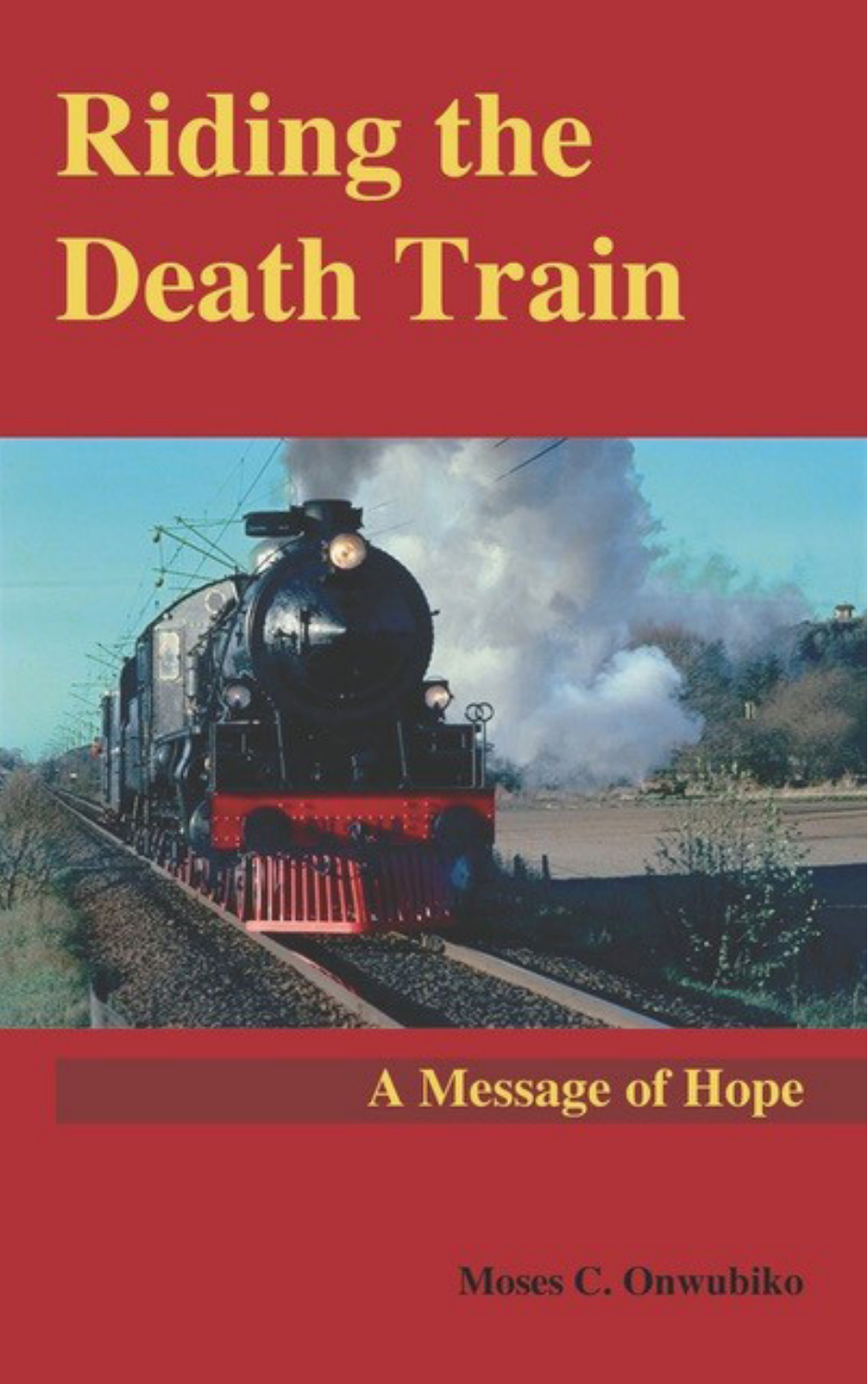# **Riding the Death Train**

*by Moses C. Onwubiko*

Grace Evangelistic Ministries, Inc. Nashville, Tennessee U.S.A.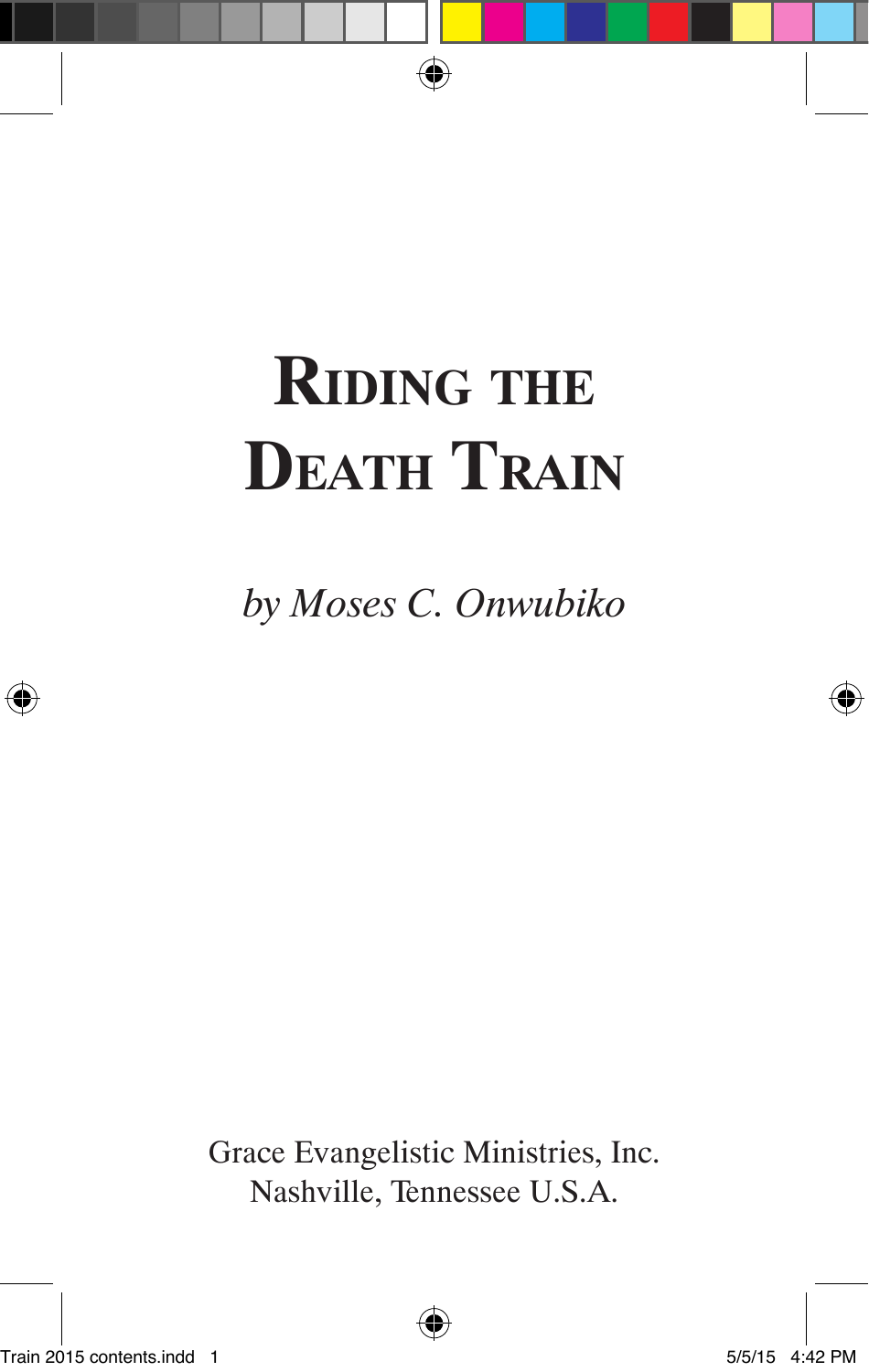Grace Evangelistic Ministries, Inc. P.O. Box 111999 Nashville, Tennessee 37222 www.GEMworldwide.org

©1997, 2001, 2003, 2004, 2006, 2007, 2010, 2015 by Moses C Onwubiko. All rights reserved. No part of this publication may be reproduced or transmitted in any form or by any means, electronic or mechanical, including photocopying, recording, or any information storage and retrieval system, without permission in writing from the publisher.

Scripture quotations (unless otherwise noted) taken from the New American Standard Bible, © 1960, 1962, 1963, 1968, 1971, 1972, 1973, 1975, 1977, 1995 by the Lockman Foundation. Used by permission (www. Lockman.org). Words and phrases in brackets are author's amplifications and not part of the original text.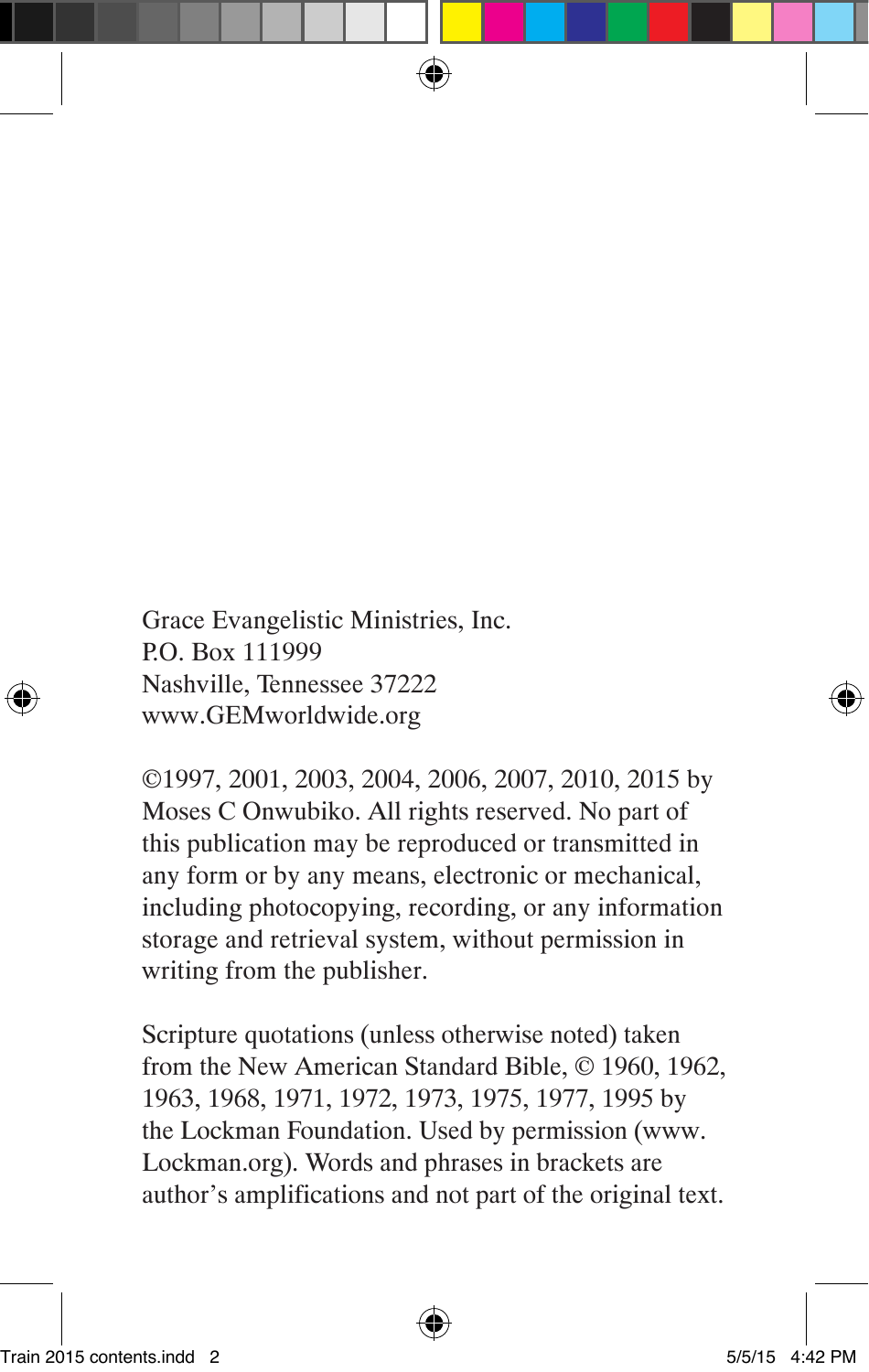#### "Greater love has no one than this, that one lay down his life for his friends."

(John 15:13)

 $\approx$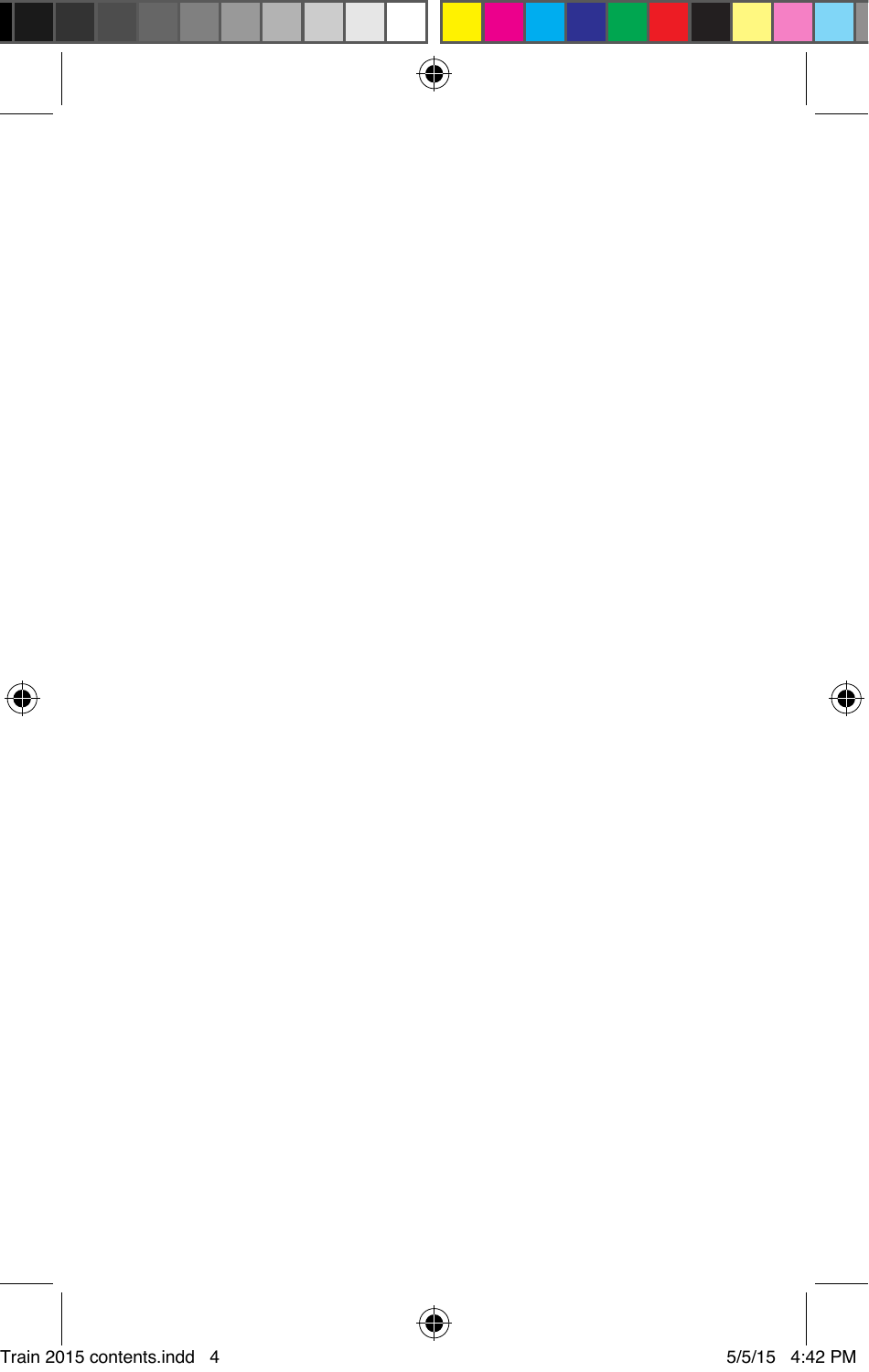Imagine yourself on a train destined for a death<br>Icanp. All the passengers, including yourself, are **L**camp. All the passengers, including yourself, are condemned and on the way to be executed.

When the train is nearly at its destination, a young man is sighted on the tracks ahead. He's waving a red flag, determined to stop the train. The conductor barely manages to bring the train to a screeching halt. Officials race from the train to interrogate the man and learn of his remarkable request – to die on behalf of everyone inside the train! "I am here to stop the execution," the young man bravely declares. The amazed officers quickly get word of this most unusual encounter to the judge who issued the orders.

After grilling the young man at length, the judge agrees to let him be a substitute for the ill-fated passengers, because his record was clear of any crimes. He was totally innocent according to all the reports; and yet, he is freely volunteering to take their judgment upon himself.

#### *His Love For The Guilty People Unfolds*

While you and all the others watch, he is led out to be executed. He is tortured and abused on behalf of all who have come so close to death. I want you to take a moment and really think about such a gesture. How unfathomable that someone should offer himself so unreservedly for the condemned.

While this innocent young man was nailed to a tree in the death camp, he screams in agony yelling loudly for help, but it never comes. He eventually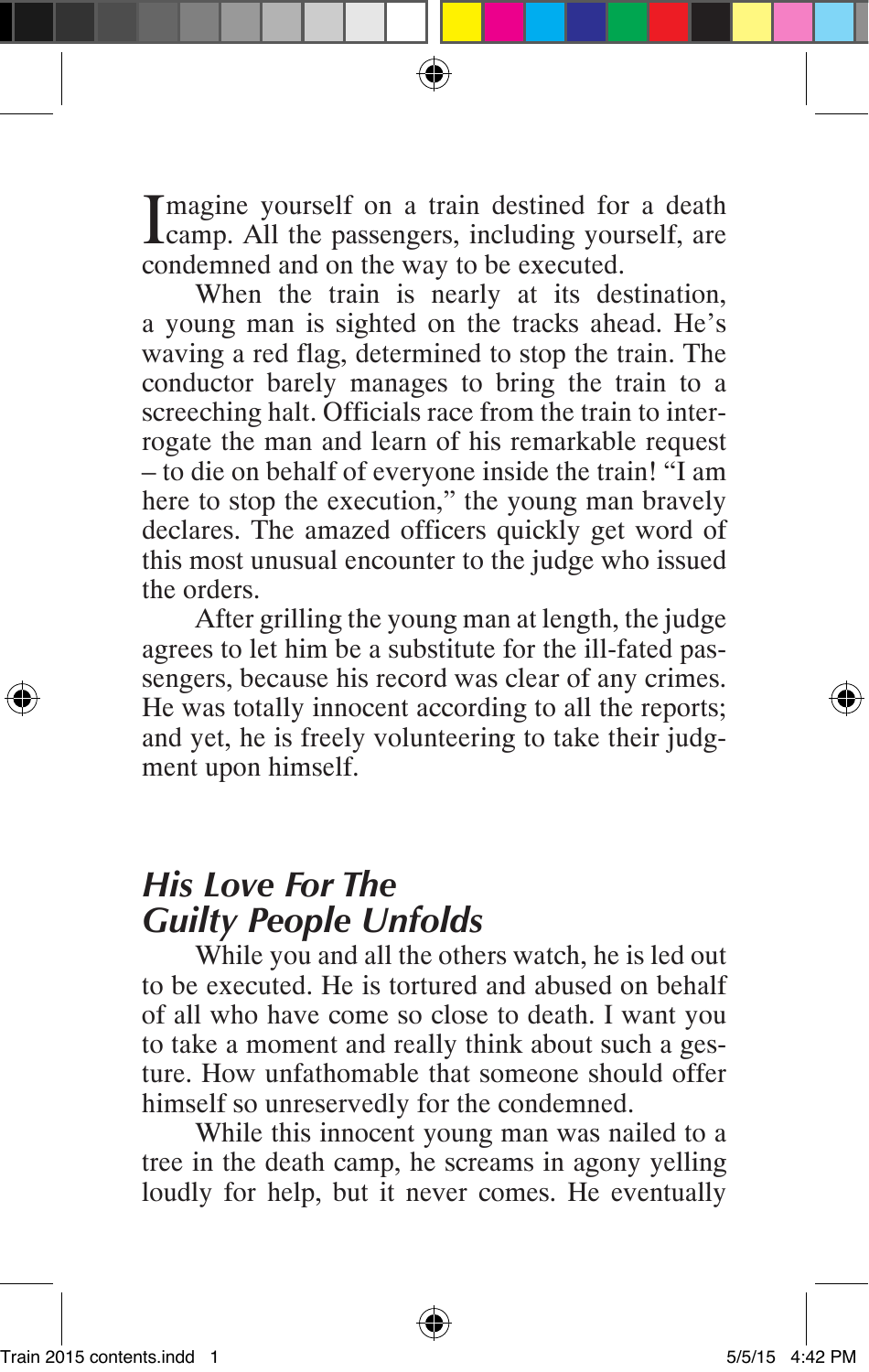takes his last breath. Why? That those inside the train could be spared and live. The judge issues a ruling about what the people on the train must do to be acquitted by the man's sacrificial death.

# *The Reality*

This is not just a story; it is an analogy. The Bible clearly states:

For all have sinned and fall short of the glory [standard] of God (Romans 3:23).

The wages of sin is death (Romans 6:23a).

These verdicts from the Supreme Court of Heaven imply that everyone is guilty of sin and that all must be sentenced to Hell, separated from God forever. Everyone without exception is under God's judgment—on a death train to an eternal doom.

# *Human Efforts*

The Bible has provided a refutation to man's attempts at justifying himself before God. One may say, "Well, I am trying to be good." The Bible says:

There is none who does good, there is not even one (Romans 3:12b).

Where does that leave this individual? Yet another person may argue, "I have been trying to keep God's commandments." Again the Bible has an answer: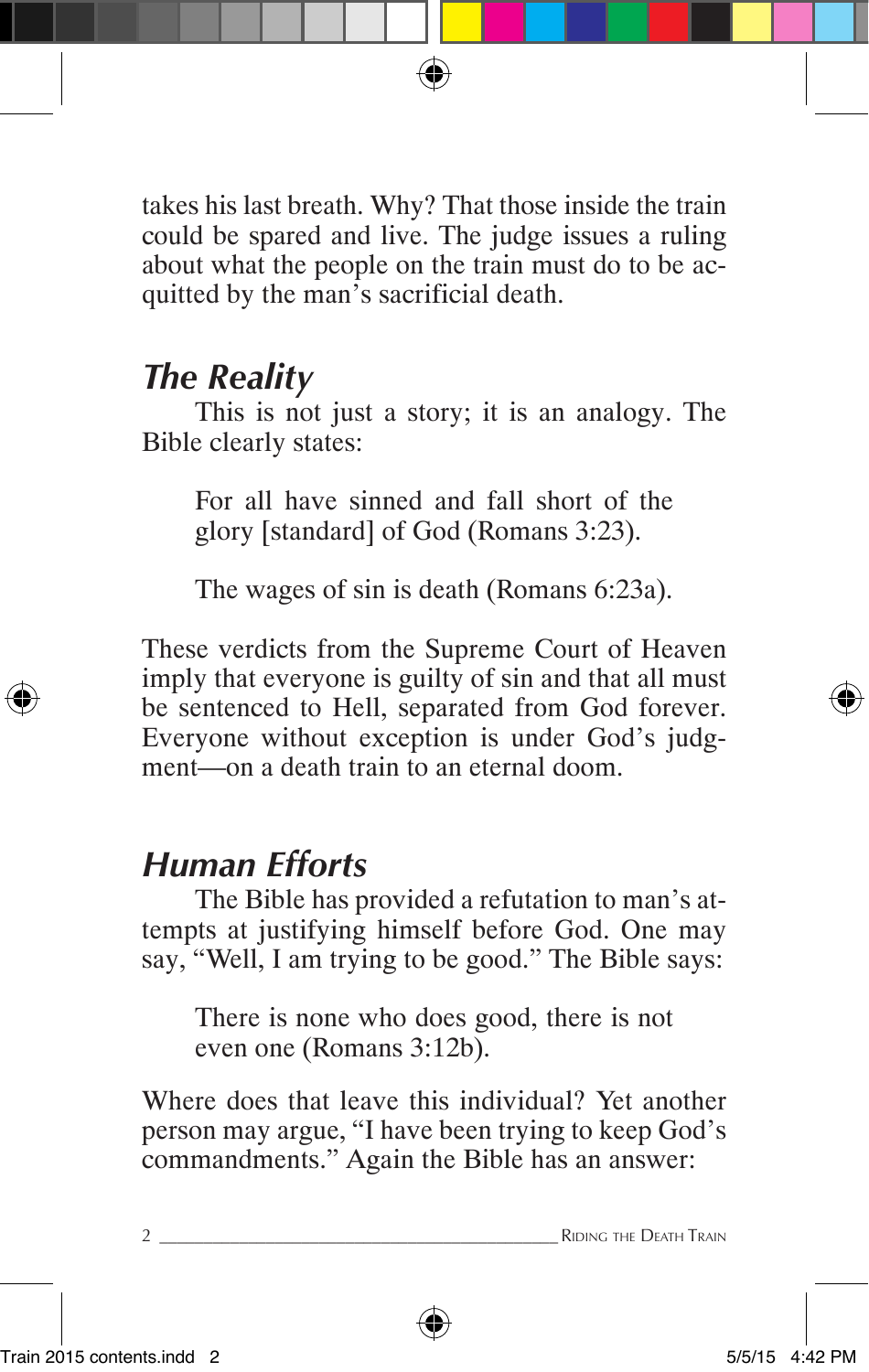For whoever keeps the whole law and yet stumbles in one point, he has become guilty of all (James 2:10).

The question is: How many of God's commandments must one keep to earn God's acceptance into heaven? Every one of them! A single mistake with one commandment means a disqualification in all of the commandments (James 2:10). Who can be perfect in all? Who can go an entire day or week or year without disobeying God's commandments? The truth is that:

None is righteous, not even one (Romans 3:10b).

One may further argue that he or she is trying to live a righteous life. Again, the Bible says:

For all of us have become like one who is unclean, and all our righteous deeds are like a filthy garment (Isaiah 64:6a).

This is obviously not good news for anyone. All human efforts to earn the approval of God have been abolished. What do we have left?

#### *Nothing!*

Does this refutation from God mean that no human being can go to heaven? Not at all. It only means that every human effort is futile. The only hope, the only solution is God's grace.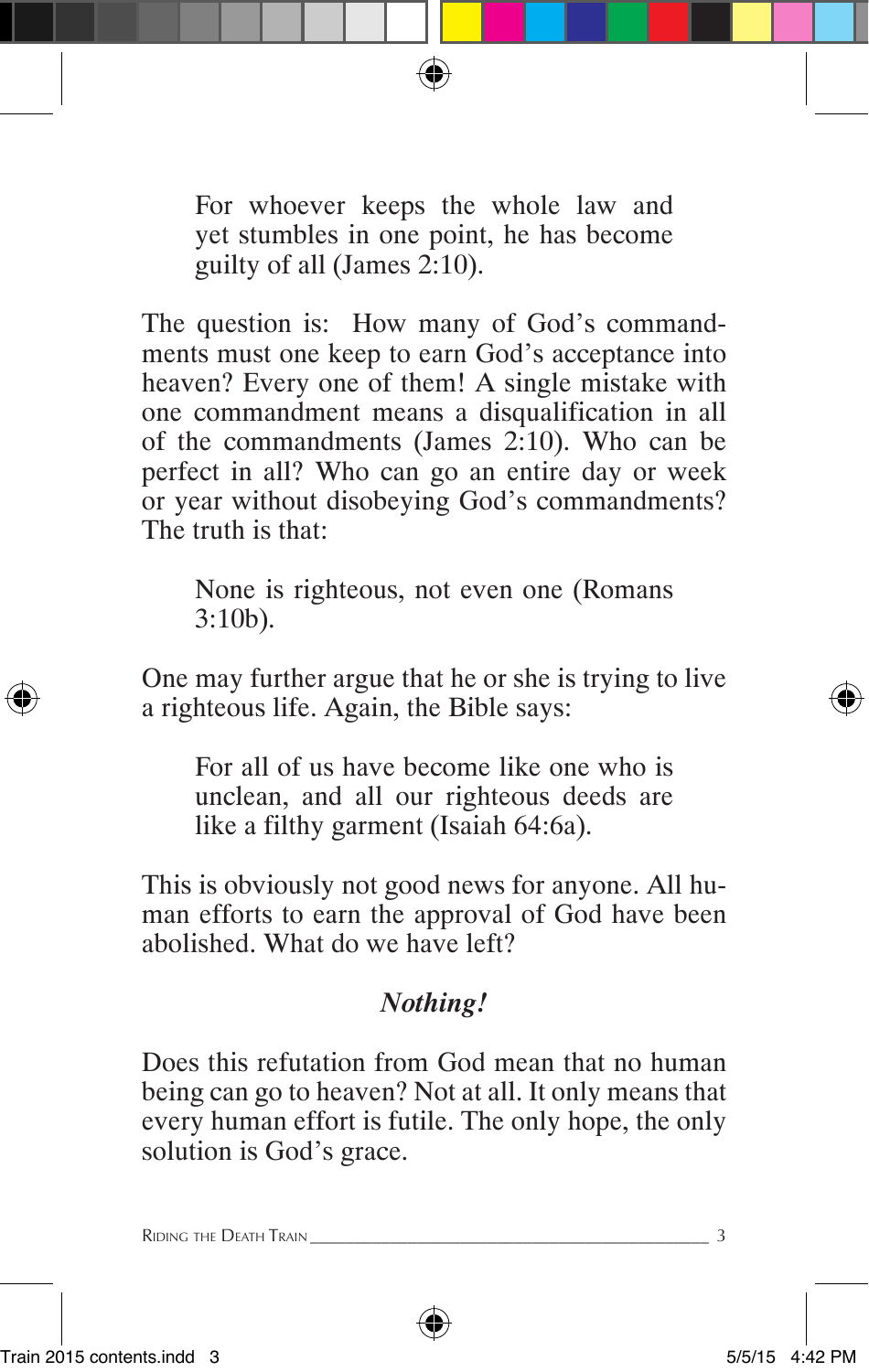# *Mankind In His Helpless Situation*

The Lord God as the creator is holy. He is absolutely righteous and a God of perfect justice. In His holiness, He cannot associate with sin or sinners (1 John 1:5). As a just God, He cannot and will not allow sin to go unpunished. There is no way an imperfect man can have a relationship with a perfect God. It is absolutely impossible with man's effort.

With people this is impossible, but with God all things are possible (Matthew 19:26b).

Hence, mankind in all his struggles cannot and will not measure up to God in His Holiness. One thinks that he is good but God says, "No one does good" (Romans 3:12b). Another person thinks he is living a good life. God replies, "None is righteous" (Romans 3:10). Another individual thinks he could be justified by keeping God's law. God answers:

A man is not justified by the works of the law (Galatians 2:16a).

Indeed, man has run out of options in an attempt to escape God's divine judgment levied on all (Romans 3:23). There is no escape from His judgment. All stand judged, condemned, and sentenced to eternal hell. No matter how hard one tries on his own, escaping this fate is impossible. Does this mean that we are hopelessly unable to escape God's judgment? Absolutely not. God has only one plan for escape. A plan of grace. Follow this grace plan and be free, or reject it and face God's eternal wrath (John 3:36).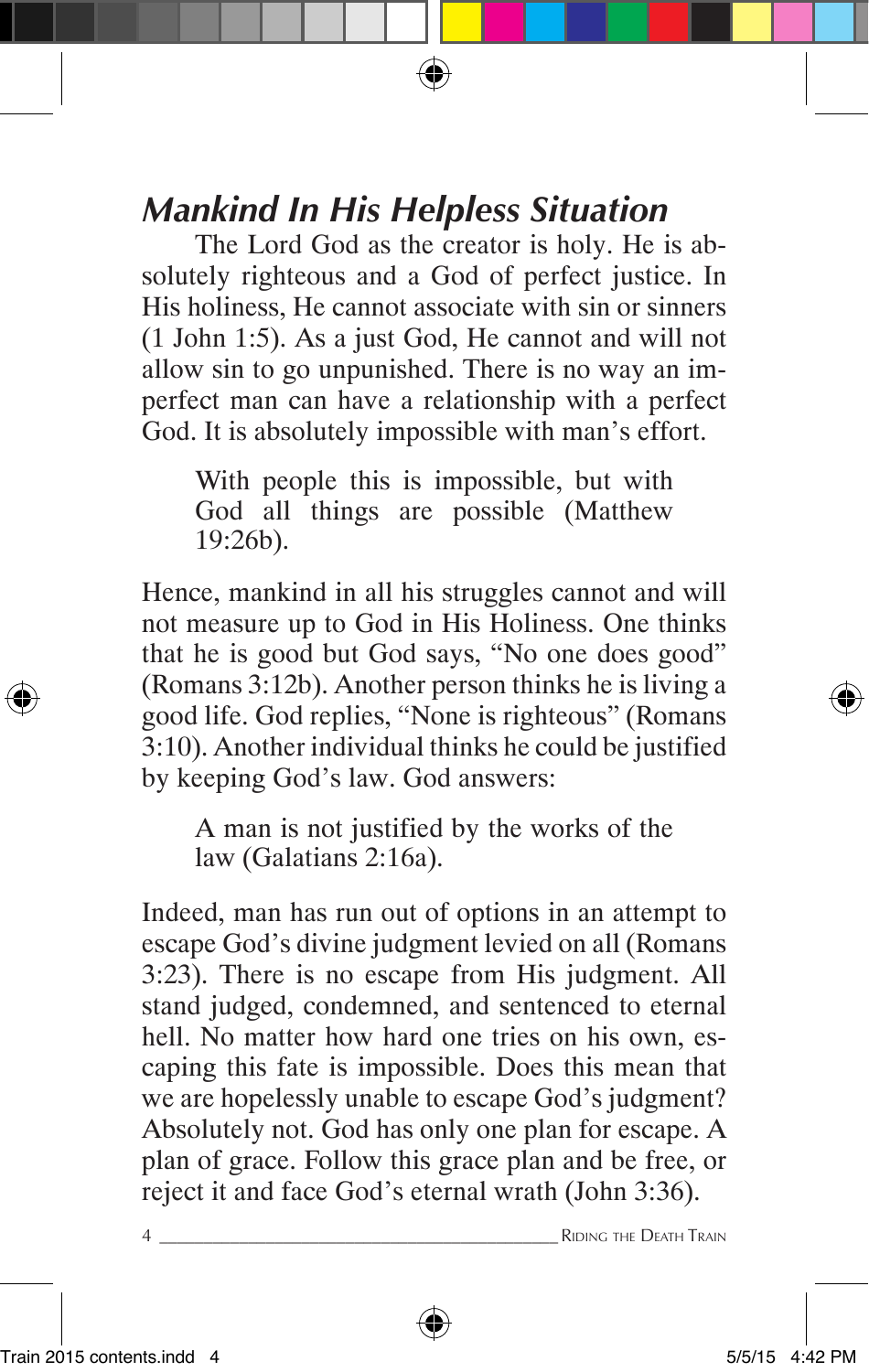# *The Good News*

While man was trying to escape from God's judgment by his own efforts, someone came to his rescue. This man is Jesus Christ, the unique Son of God. He offered Himself as the blameless Son who is qualified to take man's death sentence on Himself. John the Baptist speaks concerning this unique man, Jesus Christ.

"Behold the Lamb of God who takes away the sin of the world!" (John 1:29b).

He took the punishment for our sins. The apostle Peter adds:

He [Jesus Christ)] Himself bore our sins in His own body on the cross (1 Peter 2:24).

The apostle Paul declares:

But God demonstrates His own love toward us, in that while we were yet sinners, Christ died [as a substitute] for us (Romans 5:8).

The penalty of sin has been paid in full once and for all (Hebrews 9:12).

#### *How Good Can This Good News Be?*

The price of the death penalty has been paid in full. The obstacle between a holy God and unrighteous man has been removed. Sin made a separation between man and God (Isaiah 59:2). Jesus Christ removed this barrier by His substitutionary death on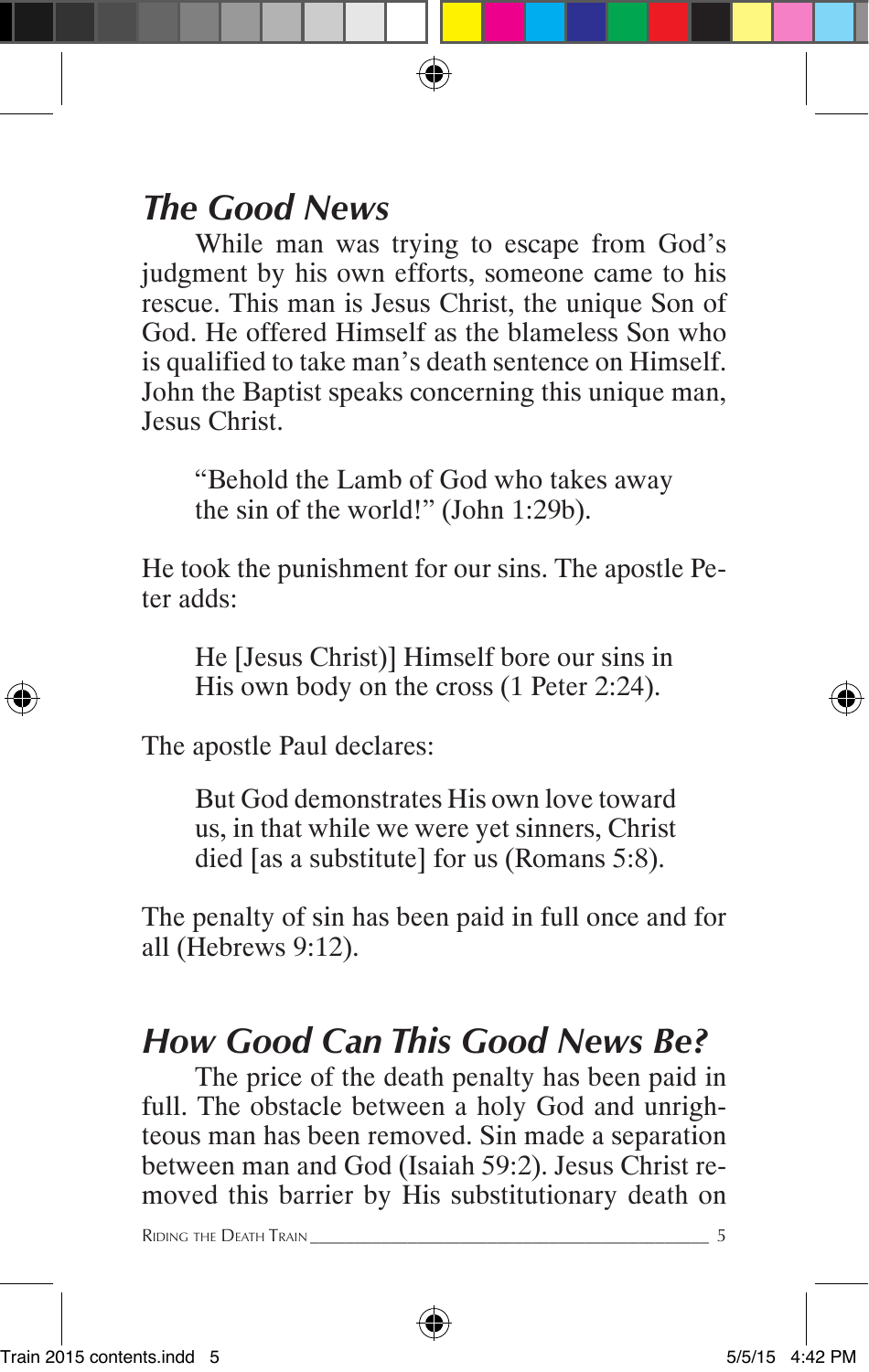the cross. The curse placed on man because of his inability to keep the law was taken care of by this same substitutionary death. Christ redeemed us from the curse of the law by becoming a curse for us, for it is written:

Cursed is everyone who is hung on a tree (Galatians 3:13b).

Jesus Christ alone, apart from any other contribution, made peace with God (1 Timothy 2:5). The problem of the huge and impassible wall, man's failure to follow God's commandments and man's inadequate efforts, was solved at the cross by Jesus Christ.

Having canceled out the certificate of debt consisting of decrees against us, which was hostile to us; and He has taken it out of the way, having nailed it to the cross. (Colossians 2:14).

For He [Jesus Christ] is our peace, who made both groups into one, and broke down the dividing wall [of hostility], by abolishing in His flesh the enmity which is the law of commandments (Ephesians 2:14, 15a).

While we were yet sinners [God's enemies], Christ died [as a substitute] for us (Romans 5:8).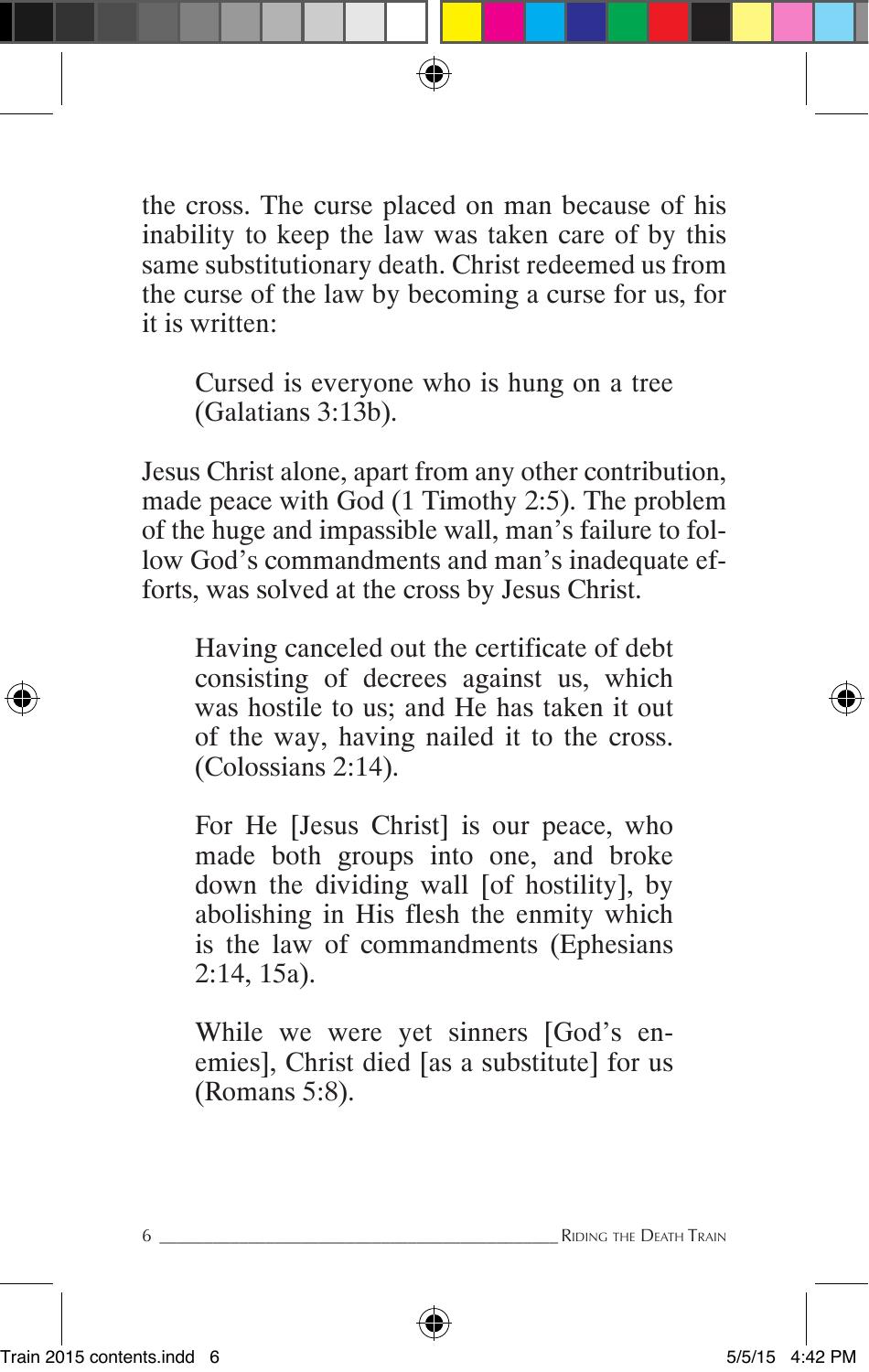# *Memorable Exit*

Think back to the train heading for the death camp. After the innocent man offered his life, the condition issued by the judge was that those wanting to leave the train had to exit through a designated door. This exit honors the death of the innocent man who died as a substitute for them. What a memorable exit!

In analogy, God has issued an order from His courtroom in Heaven. The only ruling acceptable to His perfect justice is to enter through *one* entrance. There is no compromise about this entrance. God's mandates are exact. The passengers had to exit through one door. Anyone who desires to enter heaven must go through God's designated entrance.

#### *The Entrance To Heaven*

Concerning God's ruling, Jesus Christ Himself speaks:

"I am the way, the truth, and the life; no man comes to the Father [in heaven] except through Me" (John 14:6).

Luke adds:

And there is salvation in no one else; for there is no other name under heaven that has been given among men by which we must be saved (Acts 4:12).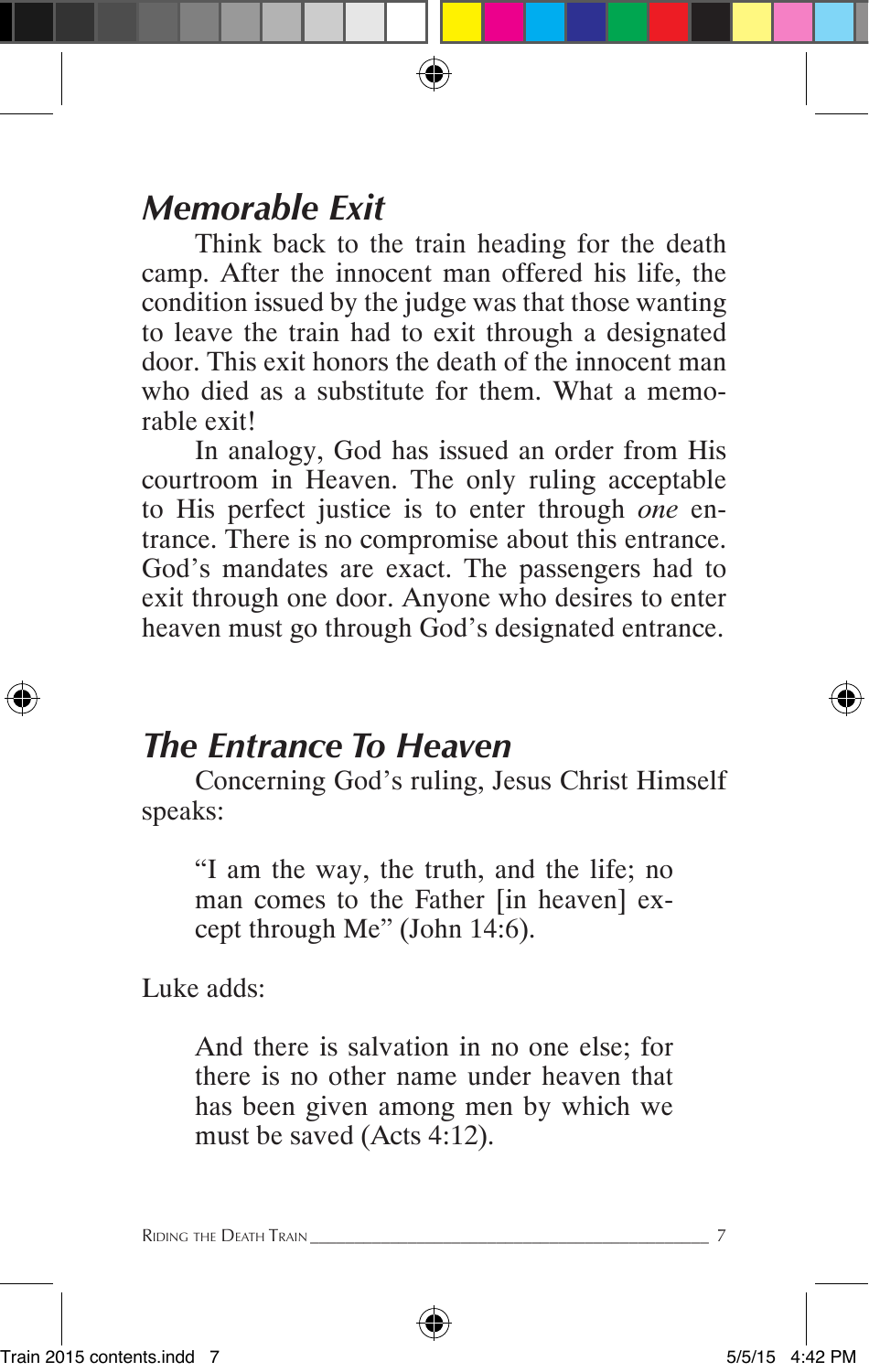This emphatically means that apart from Jesus Christ, no human being can be saved or ever go to Heaven. Jesus Christ himself makes that claim certain. No shortcut will suffice. God means what He says. Seek the door and enter, or be shut out of Heaven forever.

#### *How To Be Saved*

There is only one way to Heaven and that is through Jesus Christ, Who says:

"I am the door; if anyone enters through Me, he will be saved" (John 10:9a).

How can one enter a door he cannot see? Since Jesus Christ is the door; the only way one can enter is by faith alone in Jesus Christ alone. One door, one entrance, one faith in Christ alone. How much faith? Very little "as a grain of mustard seed" (Matthew 17:20).

**Illustration of Faith:** In the Old Testament, the people of Israel disobeyed God. God in His justice sent fiery serpents among the people (Numbers 21:6). The serpents bit and killed many people. The suffering Israelites confessed their sins to God. He could have allowed the serpents to wipe out these disobedient Israelites, but He did not. What did God do instead? In His matchless grace, He said to Moses:

"Make a fiery serpent, and set it on a standard [pole]; and it shall come about, that everyone who is bitten, when he looks at it, he will live" (Numbers 21:8).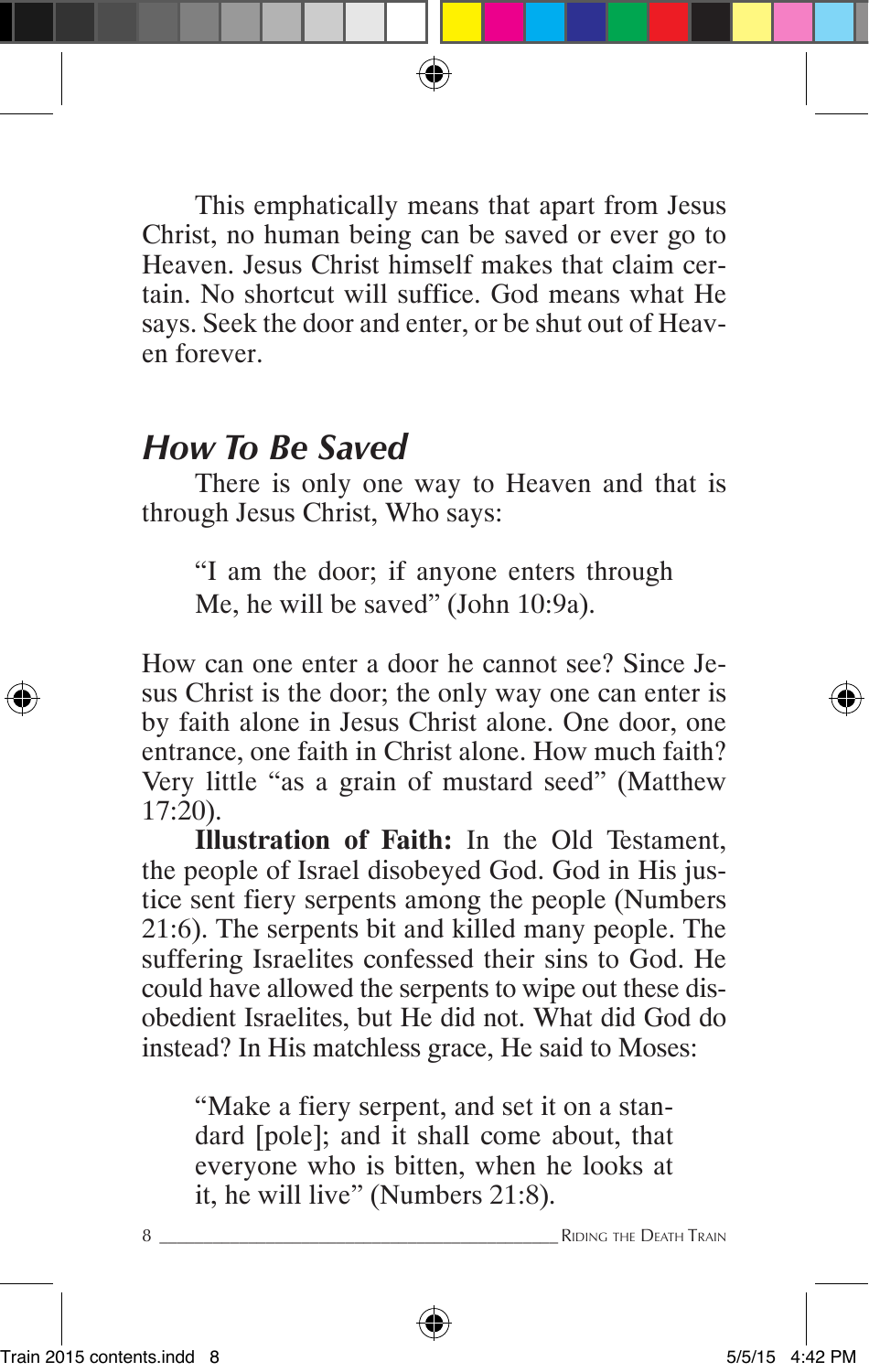So Moses did as God had commanded him. You see, Moses followed God's order precisely. Then it was the Israelites' turn to follow God's instructions precisely as well, through Moses. They had the choice: simply do what God said or die.

Indeed, all who were bitten who did not question the grace of God or His wisdom or complain about the simplicity of God's instruction, but merely looked at the serpent that Moses made, lived (Numbers 21:9). How fabulous, how awesome, how simple was the grace of God to all the Israelites, so simple that both the old and the young could just look at the serpent and live.

There was no work of any kind added to His grace instruction. No promises required by God, no commitment, no congregational dedication or rededication needed, no baptism and no tithing required. What a gracious solution from the courtroom of a loving God. The same God who gave instruction to Moses a few thousand years ago, has issued another simple solution to man's helpless situation.

# *The Son Of God Lifted Up*

As Moses lifted up the serpent in the wilderness, so must the Son of Man be lifted up; so that whoever believes in Him may have eternal life (John 3:14, 15).

Jesus Christ was lifted up on the cross when He was crucified. Just like the Israelites looked at the serpent Moses lifted up, you can look at the cross and by faith alone in Jesus Christ you can be assured, by God Himself, that you have eternal life.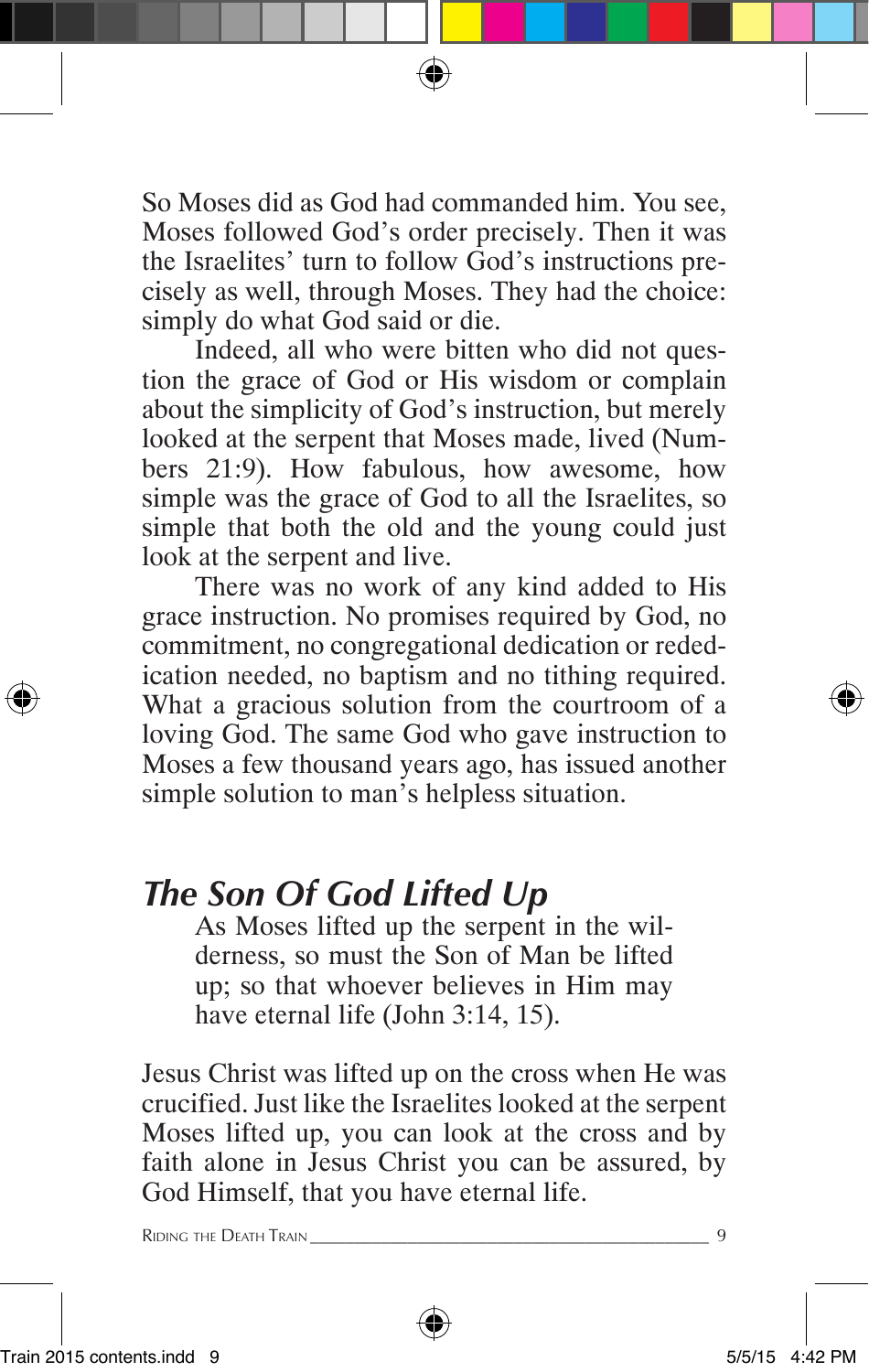In the wilderness they were to look at the serpent. What is the merit in looking? There is none. At the cross, it is simply believe. Again, is there any merit in believing? No. Merit belongs to Jesus Christ. How simple was God's offer of deliverance in the wilderness then; how simple is God's offer of salvation now. God makes things simple while Satan and his associates complicate God's offer of saving grace.

Salvation is a simple matter. It is as simple as: "believe in Him;" not "believe and be baptized;" not "believe and join the church;" not "believe and keep on believing;" not "believe and repent and believe again;" not "believe and make Jesus Christ Lord." He is already Lord. There is no commitment added to faith. God's instruction for salvation is clearly stated:

He [including you] who believes in the Son has eternal life; but he who does not obey [the command to believe] the Son will not see life, but the wrath of God abides on him (John 3:36).

"For God so loved the world, that He gave His only begotten Son, that whoever believes in Him shall not perish, but have eternal life" (John 3:16).

But these have been written so that you may believe that Jesus is the Christ, the Son of God, and that believing you may have life in His name (John 20:31).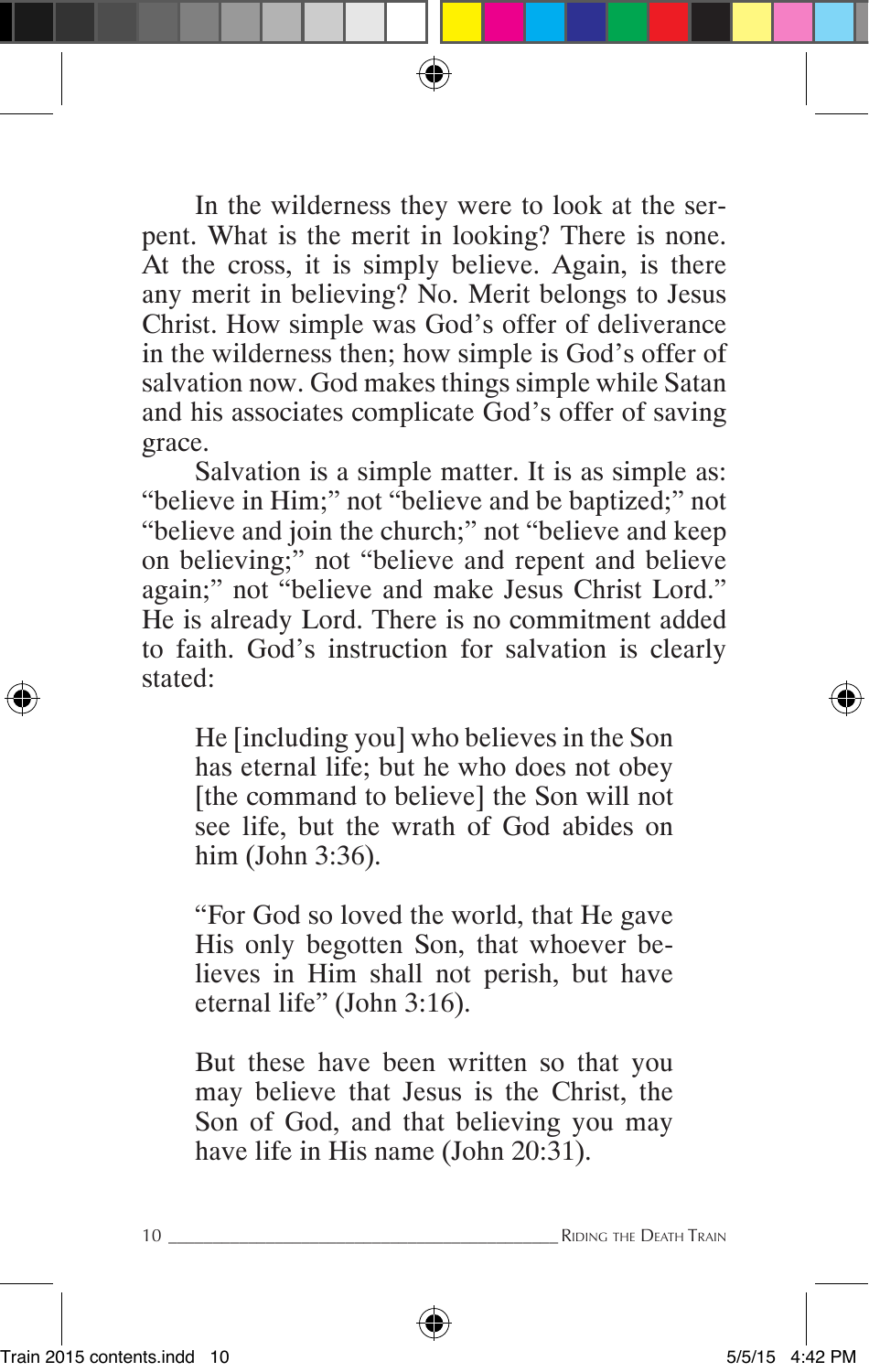# *The Faithfulness Of God*

Is it possible for God to lie? Absolutely not.

God is not a man, that He should lie (Numbers 23:19).

If God says, "He who believes in the Son has eternal life" (and He did: John 3:36), He meant just that. If He says, "whoever believes in Him [Jesus Christ] shall not perish" (and He did: John 3:16), He meant that the individual who puts his trust in Christ will not go to Hell. It's that simple. On the other hand, if God said, "He who believes in Jesus Christ, and makes him Lord, and is baptized and is committed to him shall never perish," you better do all those things if you ever hope to have eternal life. What a relief because He never says such things! One thing is clear from His word:

"Believe in the Lord Jesus, [Christ] and you will be saved" (Acts 16:31).

This is God's grace in action.

#### *Your Greatest Decision*

Right at this moment, you can make the greatest decision that will change the course of your life forever. How? By simply telling God the Father audibly or inaudibly that right now you are believing in His Son who was lifted up on the cross to die on your behalf. The moment you personally put your trust entirely in Christ, and only in Him, you have obeyed God's Word. That very moment the miracle of salvation begins. What a great moment in your life! A life miraculously redeemed by God's grace forever.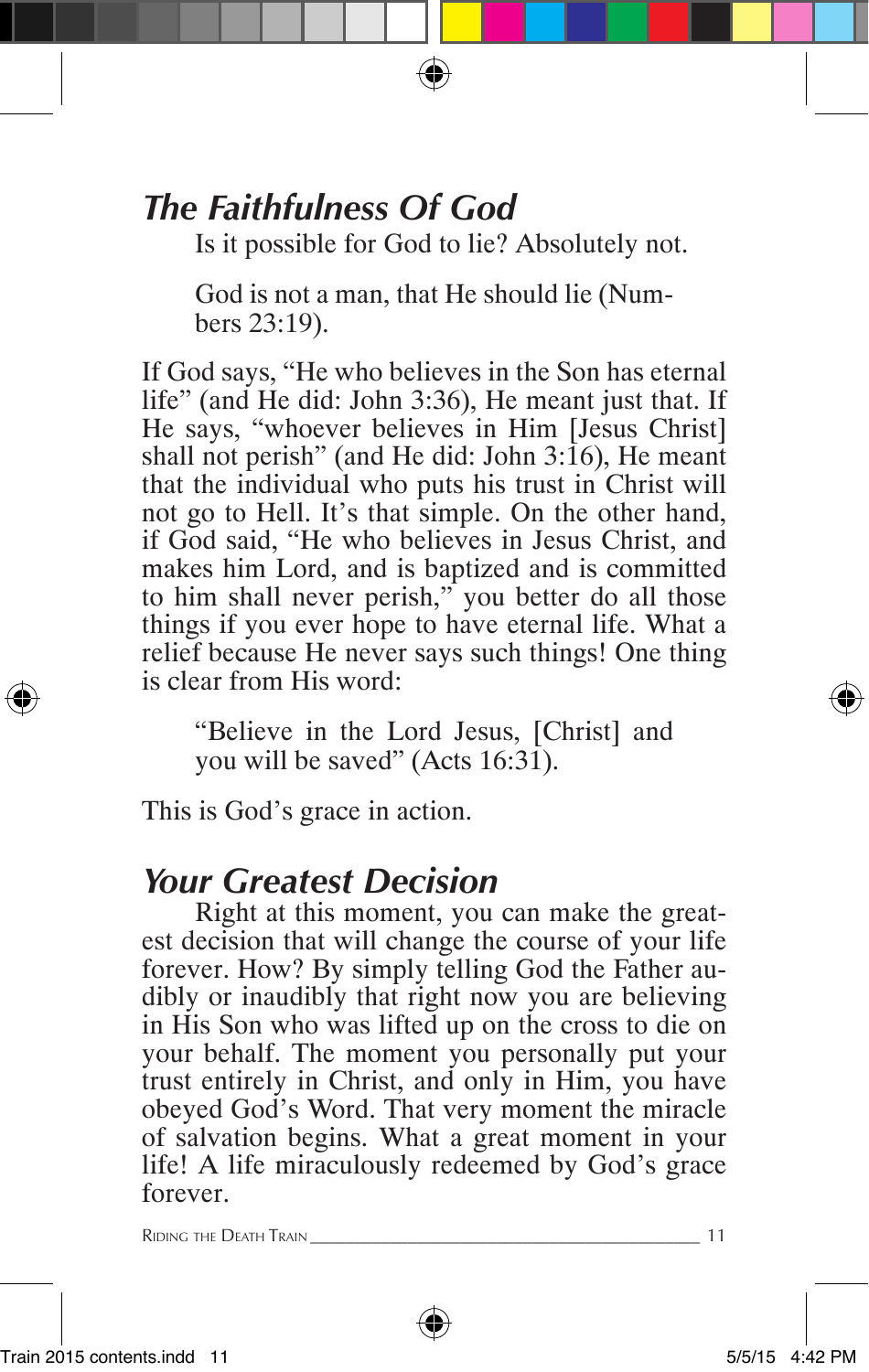For by grace you have been saved through faith (Ephesians 2:8a).

What is this miracle? God, in exchange for your weak faith and rotten righteousness, gives you His own perfect righteousness (Romans 3:22), which is the basis for your justification. Among other things, He gives you His eternal life (John 3:36). At that instant, you possess God's own righteousness. You also have His very life in you. These grace gifts from God for the first time in your life qualify you to live with God in Heaven forever.

What did you do to receive any of these gifts? Nothing! Therefore, you can unequivocally conclude that you never earned, worked or deserved to be saved. Instead, it is because of God's grace. It boils down to this: you cannot improve upon what God did. God's work is final and irrevocable (Romans 11:29).

This is the Good News. The opportunity has arrived. The decision is yours to make. Salvation is by faith in Christ, in Jesus Christ alone. This is God's only solution for escape. Accept His unique grace offer and be transformed or reject His grace offer and face the consequences of eternal condemnation. God's verdict remains:

He who believes in the Son has eternal life; but he who does not obey [the command to believe] the Son will not see life, but the wrath of God abides on him (John 3:36).

The choice is yours alone; therefore we offer this prayer for you: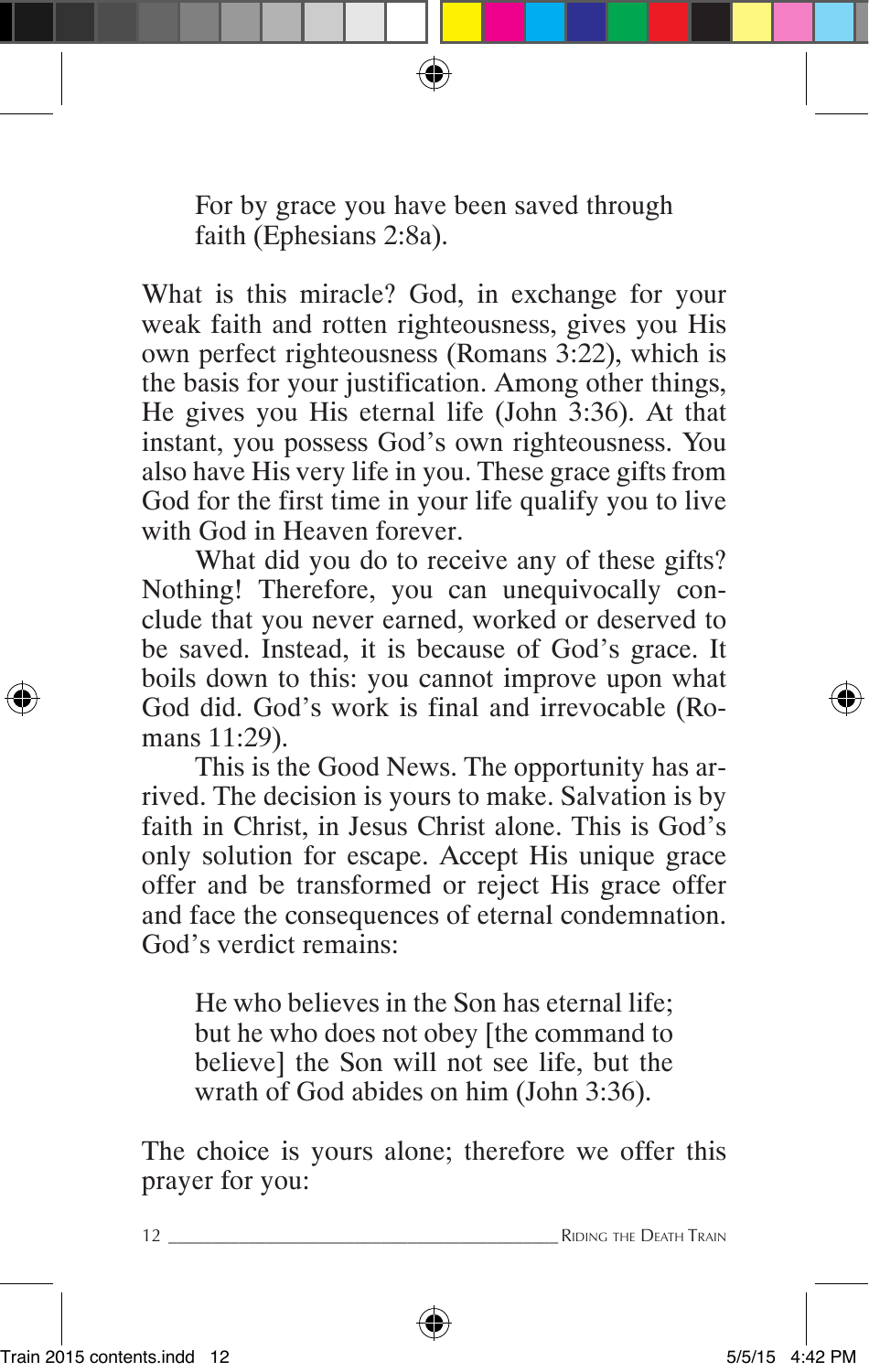*Heavenly Father, we thank You for Your gift of grace, Your Son who was offered on the cross. We thank You for making salvation so simple and obtainable by everyone. We pray for each person who has read this gospel message and has not yet made the greatest decision of their life. We pray that they would come to the point of fully understanding exactly what it means to accept or to reject Your eternal offer of salvation. Please Father, challenge each one who has not personally believed in Christ to keep on meditating on this message. In Christ's name, Amen.*

# *For Those Who Have Believed*

God demands that you grow in grace (2 Peter 3:18). He desires that you continue to hunger for sound teaching (1 Peter 2:2). If you wish to receive this tract and other basic books that will help you in your spiritual living at no cost whatsoever, see contact information inside the back cover.

# *Prayer Request* (For believers only)

Devote yourselves to prayer, keeping alert in it with an attitude of thanksgiving (Colossians 4:2).

The effective prayer of a righteous man [righteous by faith in Christ] can accomplish much (James 5:16b).

Praying at the same time for us as well, [including Moses and Grace Evangelistic Ministries] that God will open up to us a door for the Word, so that we may speak forth . . . of Christ (Colossians 4:3).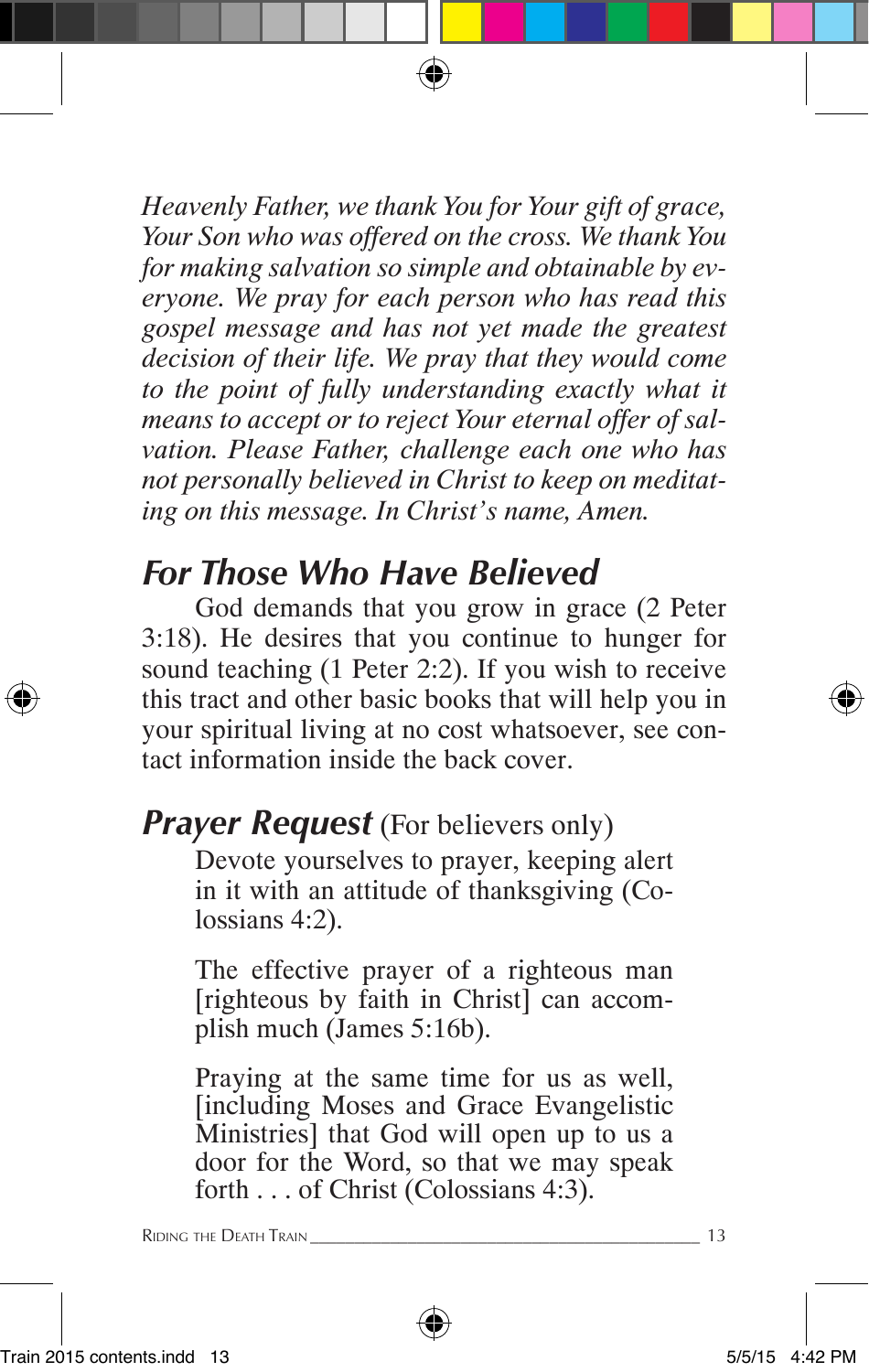# **Publications Available**

#### **Tracts:**

*Eternal Security of the Believer (English and Spanish) Riding the Death Train (A Message of Hope) (English and Spanish) (Audio CD English) Shower of Christian Love Who Are You?*

#### **Books:**

*Biblical Doctrine of Salvation Comfort in Suffering Disaster: God's Warning Bell Focus on Christian Marriage Forgiveness by Confession Alone Giving, An Integral Part of Worship God's Plan After Salvation (English and Spanish) James: Faith Without Works is Dead (An Urgent Call to Practical Christianity) Joseph, A Pillar of Grace Overview of God's Grace Paul, A Trophy of God's Grace Signs & Wonders (A Biblical Reply to the Claims of Modern Day Miracle Workers) The Spiritual Gift of Tongues (A Biblical Response to Modern Day Tongues) What is the Spiritual Life? (Reflecting the Life of Christ)*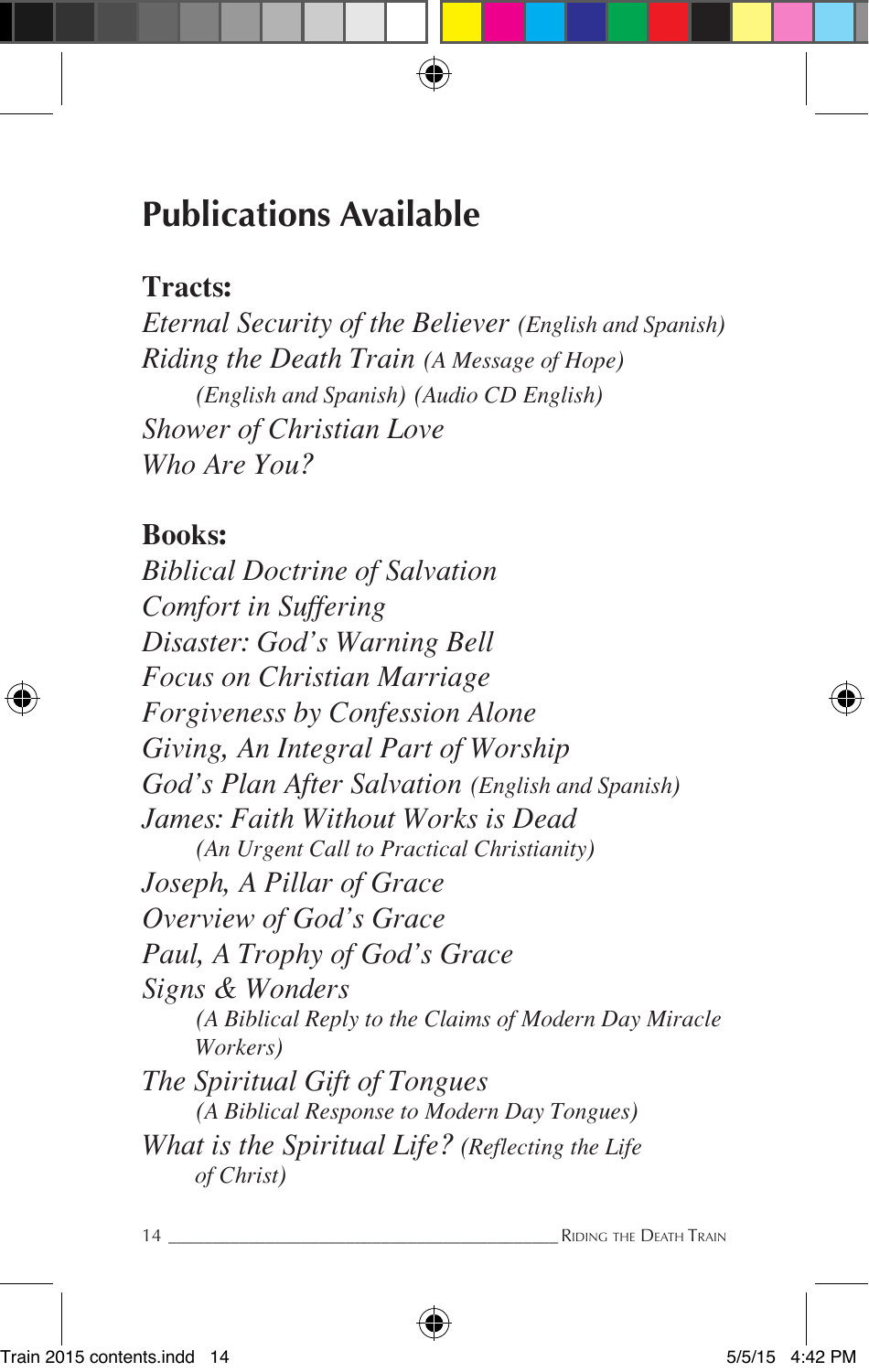Grow in the grace and knowledge of our Lord and Savior Jesus Christ. To Him be the glory, both now and to the day of eternity. Amen (2 Peter 3:18).



#### **To receive this or any publication, please write to Grace Evangelistic Ministries:**

#### **In the United States**

P.O. Box 111999 Nashville, TN 37222 U.S.A. GEMworldwide.org

#### **In Africa**

P.O. Box 583 Jos, Plateau State Nigeria GEMAfrica.org

#### **In the United Kingdom**

The Old Co-op Business Centre Office 38/1 38 Chelsea Road Easton Bristol BS5 6AF UNITED KINGDOM GEMEurope.org